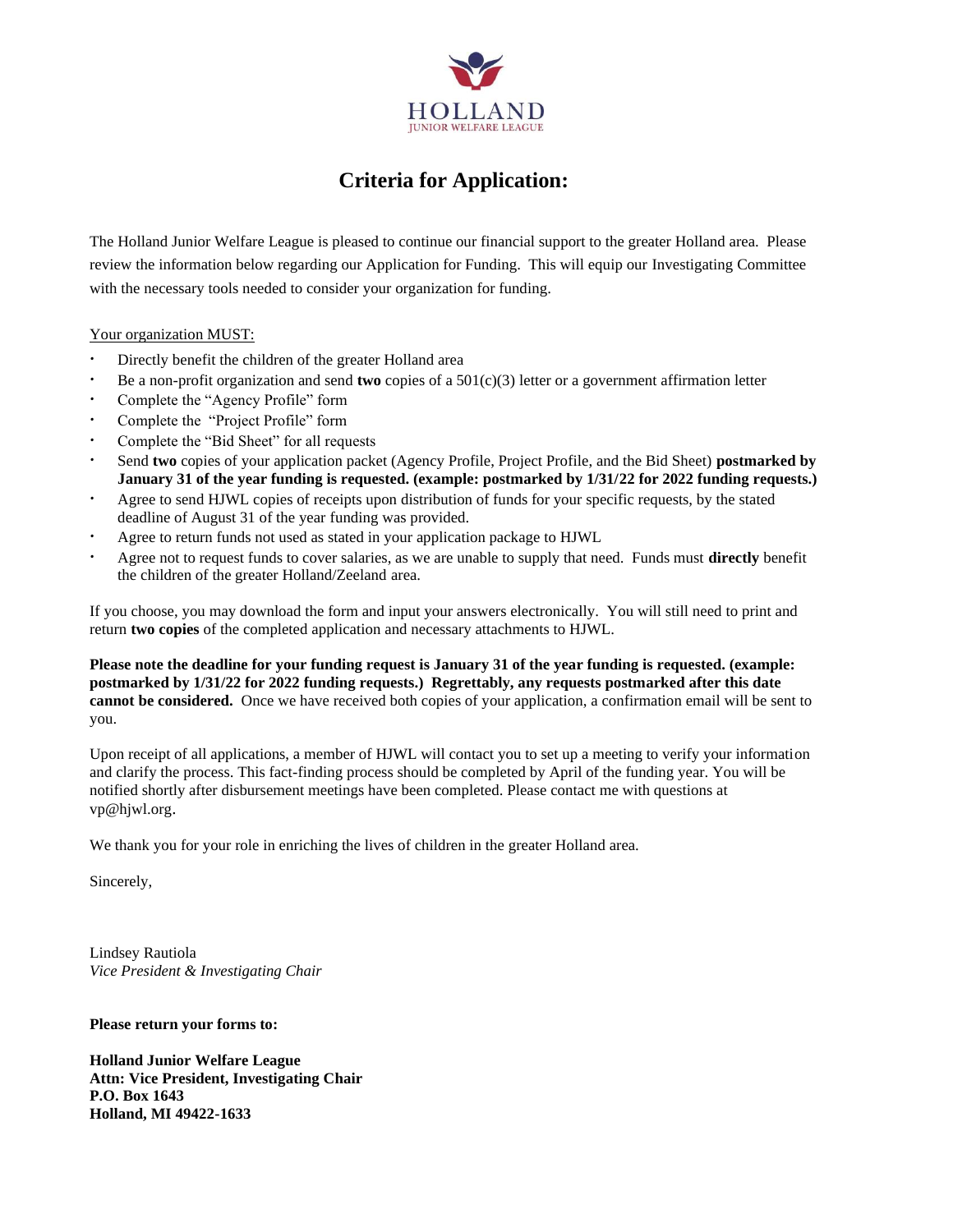

| <b>Agency Profile:</b>    |                                |      |  |
|---------------------------|--------------------------------|------|--|
| Name of organization:     |                                |      |  |
| Address:                  | City:                          | Zip: |  |
| <b>Contact Person:</b>    | Phone:                         |      |  |
| E-mail address:           |                                |      |  |
| Secondary e-mail address: |                                |      |  |
| Geographic area served:   | Year organization was founded: |      |  |
| Goals of organization:    |                                |      |  |
|                           |                                |      |  |
|                           |                                |      |  |

Whom does the organization serve (Please be specific):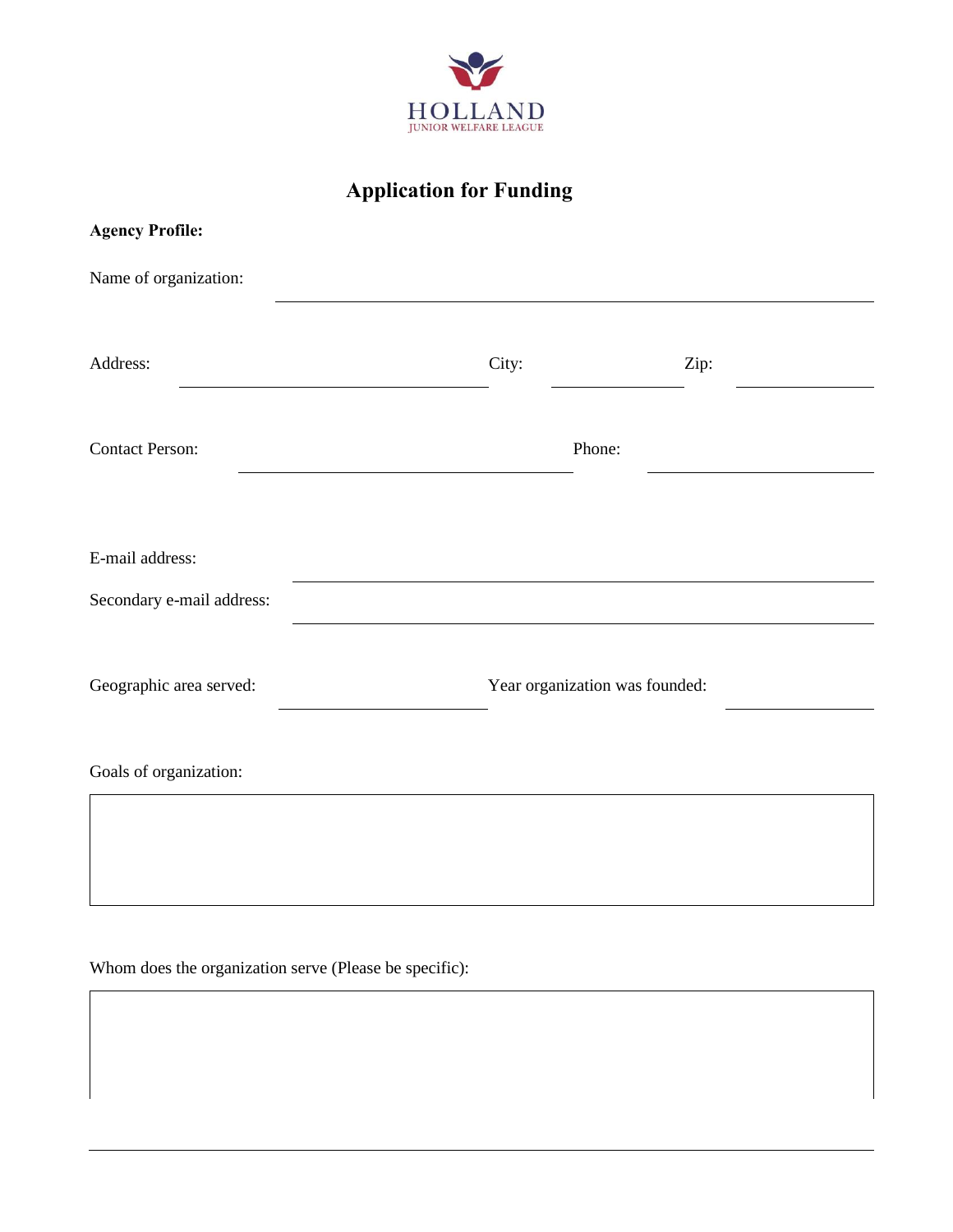

Explain how your organization benefits the children of the greater Holland area:

Major sources of funding: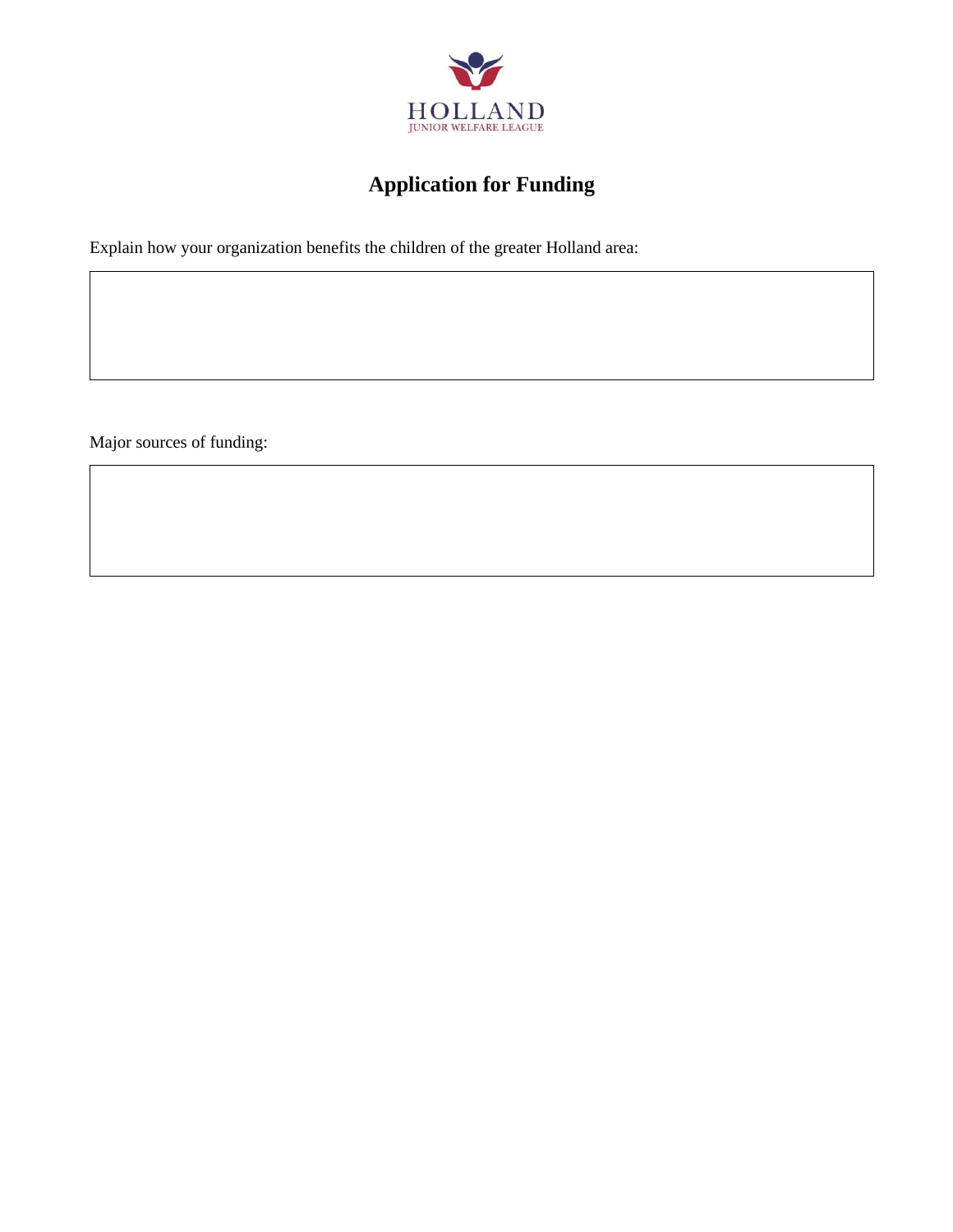

| <b>Project Profile:</b>                                      |
|--------------------------------------------------------------|
| Name of organization:                                        |
|                                                              |
| Title of proposed project:                                   |
|                                                              |
| Date(s) of proposed project:                                 |
|                                                              |
| Approximate number of children that your project will serve: |
|                                                              |
| Description of proposed project:                             |
|                                                              |
|                                                              |
|                                                              |

Explain how your project will directly benefit the children of the greater Holland area:

Total cost of project: Amount of request: